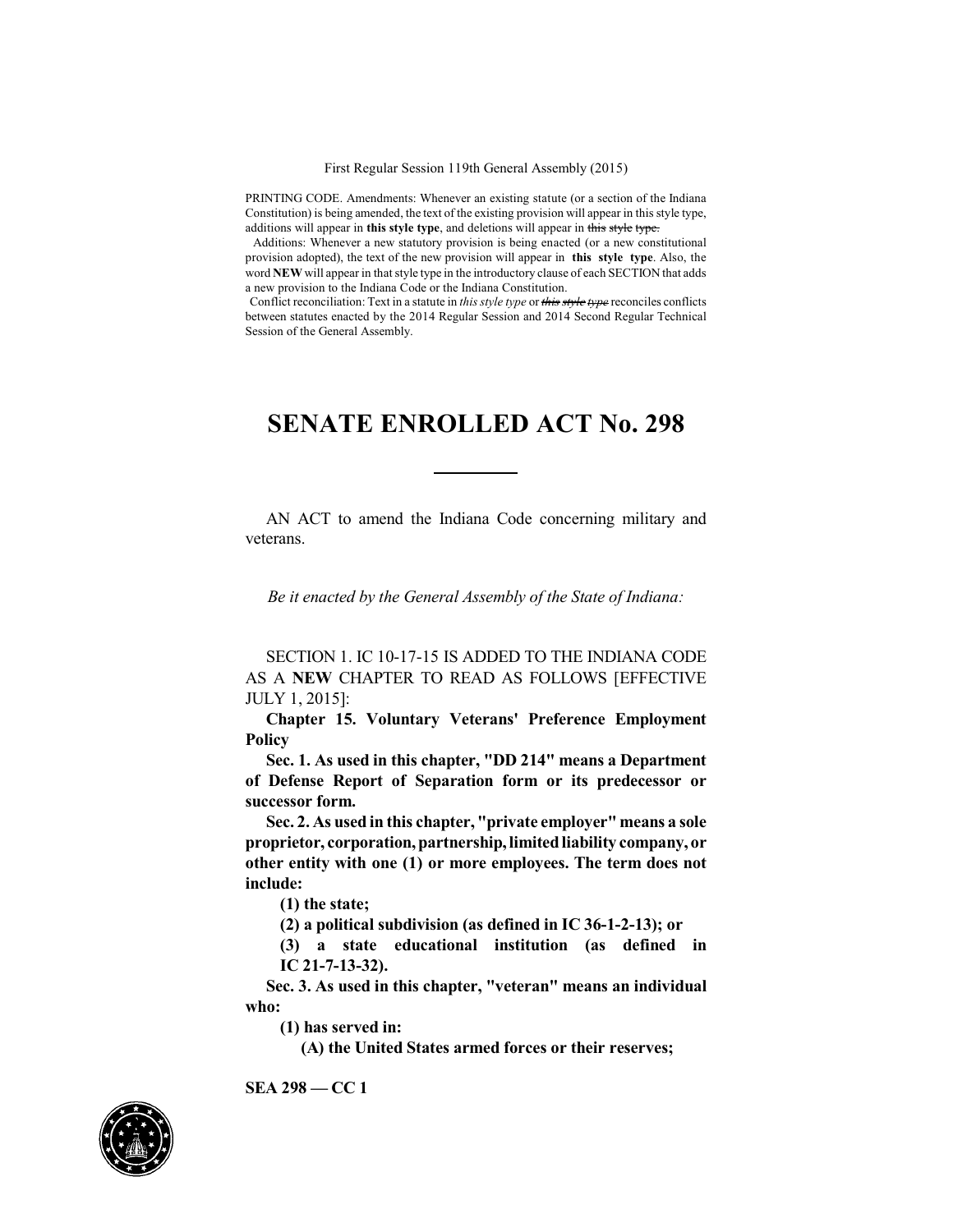**(B) the Indiana Army National Guard; or**

**(C) the Indiana Air National Guard; and**

**(2) was released from active duty under conditions other than dishonorable.**

**Sec. 4. As used in this chapter, "veterans' preference employment policy" means a private employer's voluntary veterans' preference employment policy that gives preference for hiring, promoting, or retaining a veteran over another qualified applicant or employee.**

**Sec. 5.Except as providedinsection 10 ofthis chapter, a private employer may have a veterans' preference employment policy.**

**Sec. 6. A veterans' preference employment policy under this chapter must be in writing and applied uniformly to employment decisions regarding hiring, promotion, or retention during a reduction in force.**

**Sec. 7. A private employer with a veterans' preference employment policy may require that a veteran submit a DD 214 to the private employer to be eligible for the preference.**

**Sec. 8. Granting preference under this chapter does not violate any local or state equal employment opportunity laws.**

**Sec. 9. The Indiana department of veterans' affairs shall assist a private employer in determining if an applicant is a veteran in a manner that protects personal privacy consistent with applicable privacy laws and regulations.**

**Sec. 10. Any policy adopted under section 5 of this chapter may not:**

**(1) apply to or abrogate a collectively bargainedagreement in effect before the adoption of the policy; and**

**(2) interfere with an employer's obligations under the federal National Labor Relations Act (29 U.S.C. 151 et seq.) or the federal Uniformed Services Employment and Reemployment Act (38 U.S.C. 4301 et seq.).**